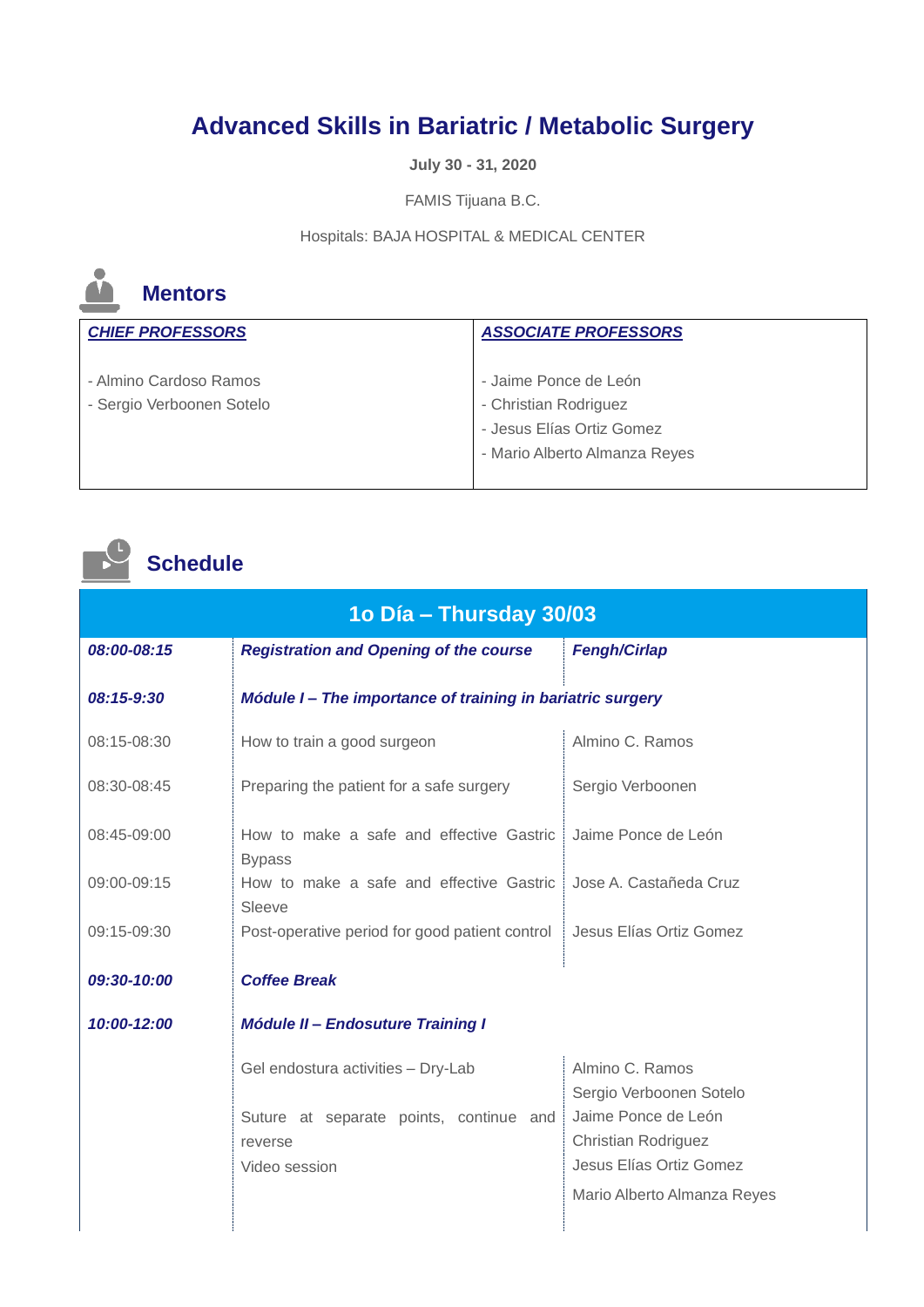| 12:00-13:00 | <b>Módule III - Videolearning</b>                                                  |                                                                   |
|-------------|------------------------------------------------------------------------------------|-------------------------------------------------------------------|
| 13:00-14:00 | Videos with the different sutures in bariatric<br>surgery<br><b>Break</b>          | Almino C. Ramos                                                   |
| 14:00-16:00 | Módule IV - Endosuture training II - Dry-Lab                                       |                                                                   |
|             | Tissue endosuture activities<br>Suture at separate points, continuous and          | Almino C. Ramos<br>Sergio Verboonen Sotelo<br>Jaime Ponce de León |
|             | reverse<br>Gastro-gastro anastomosis                                               | Christian Rodriguez<br>Jesus Elías Ortiz Gomez                    |
|             | Video session                                                                      | Mario Alberto Almanza Reyes                                       |
| 16:00-19:00 | <b>Módule V - Live Surgeries</b><br><b>Gastric Bypass</b><br><b>Gastric Sleeve</b> |                                                                   |

| 2o Día - Friday 31/03 |                                                |                                            |
|-----------------------|------------------------------------------------|--------------------------------------------|
| 08:00-10:00           | Módule VII - Endosuture Training III - Dry-Lab |                                            |
|                       | Endosuture and tissue stapling activities      | Almino C. Ramos<br>Sergio Verboonen Sotelo |
|                       | Gastro-jejunum anastomosis and                 | Jaime Ponce de León                        |
|                       | jejunum-jejunum anastomosis                    | <b>Christian Rodriguez</b>                 |
|                       | Suture at separate points, continue and        | Jesus Elias Ortiz Gomes                    |
|                       | reverse                                        | Mario Alberto Almanza Reyes                |
|                       | Video session                                  |                                            |
|                       |                                                |                                            |
| 10:00-10:15           | <b>Coffee Break</b>                            |                                            |
| $10:15 - 12:15$       | Módule VIII - Endosuture training IV- Dry-Lab  |                                            |
|                       | Endosuture and tissue stapling activities      | Almino C. Ramos                            |
|                       |                                                | Sergio Verboonen Sotelo                    |
|                       | Gastro-jejunum anastomosis and                 | Jaime Ponce de León                        |
|                       | jejunum-jejunum anastomosis                    | <b>Christian Rodriguez</b>                 |
|                       | Suture at separate points, continue and        | Jesus Elías Ortiz Gomez                    |
|                       | reverse                                        | Mario Alberto Almanza Reyes                |
|                       | Video session                                  |                                            |
| $12:15 - 14:15$       | Módule IX - Discussion panel:                  | Almino C. Ramos                            |
|                       | complications of bariatric surgery             | Sergio Verboonen Sotelo                    |
|                       | management and prevention                      | Jaime Ponce de León                        |
|                       |                                                | <b>Christian Rodriguez</b>                 |
|                       |                                                | Jesus Elias Ortiz Gomez                    |